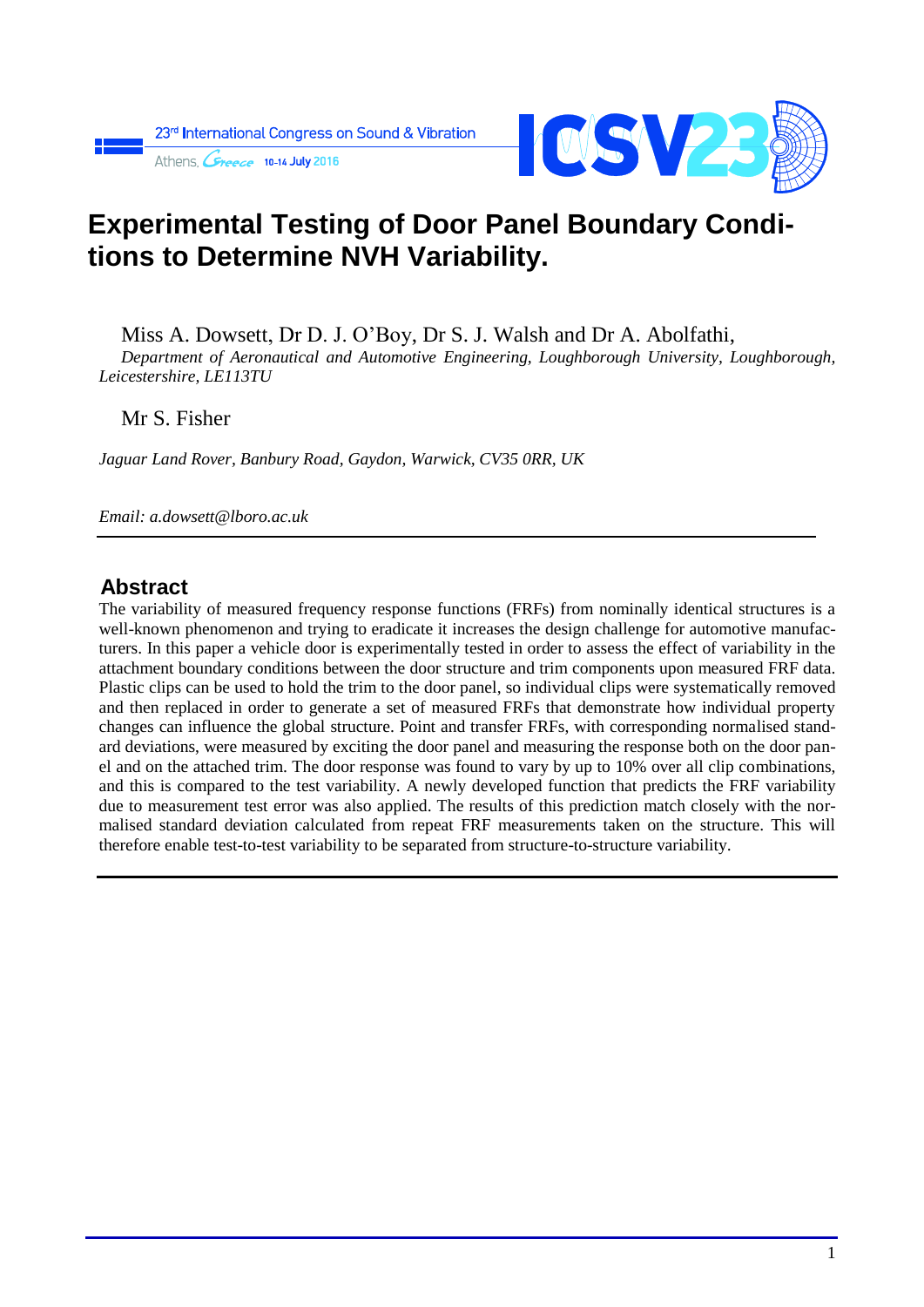#### 1.Introduction

In an ever competitive market for the top of the range automotive vehicles, the sound and vibration levels are becoming increasingly significant as a means for customers to distinguish quality between vehicles. Simulation packages, as a method of improving such areas in the automotive industry are an invaluable tool, however the reality often lies far from what is predicted  $[1,2]$  as a result of variation in manufacturing processes, material tolerances and testing procedures to name a few. Although the customer will not easily be able to compare a range of vehicles to determine whether their car produces more or less noise on average, by reducing the variability in the product, measured behaviours such as vibration responses will match those predicted by the models much more closely.

Large variability can often be found at material boundaries  $[3]$ , where discrepancies appear from joining methods. As part of an investigation into the variability sources in automotive vehicles that seeks to both quantify and improve any uncertainties, the boundary conditions are an area of interest. This paper will look to quantify the boundary conditions between a vehicle door and its trim. The system to be tested uses clips that are held in tightly at one side, but slid into place on the trim side, leaving room for potential manoeuvrability, and therefore variability. An experiment will be conducted that observes the vibration transfer path as the boundary conditions between the door and the trim vary.

The standard deviation will be used to analyse the results and show the spread from the mean is determined by:

$$
s(f) = \left(\frac{1}{n-1} \sum_{i=1}^{n} (FRF(f)_i - \overline{FRF}(f))^2\right)^{\frac{1}{2}}
$$
(1)

where s is the standard deviation, f is the frequency, n is the number of measurements,  $FRF_i$  is the data, which in this case is the noise/vibration transfer function of the  $i<sup>th</sup>$  set of data, and  $\overline{FRF}(f)$  is the mean of the FRF at a specific frequency obtained by:

$$
\overline{FRF}(f) = \frac{1}{n} \sum_{i=1}^{n} FRF_i(f)
$$
\n(2)

It is also convenient to define the standard deviation in terms of a fraction of the measured data, which is also known as the normalised standard deviation, or the coefficient of variation.

$$
\hat{s}(f) = \frac{s(f)}{\overline{FRF}(f)}
$$
(3)

This will produce a non-dimensional number; for example  $\hat{s}(f) = 0.1$ , then the data would have a scatter of 10% of the point that is has been averaged about.

A function developed by Bendat<sup>[4]</sup> in 1978 provides a method of calculating the normalised standard deviation without the use of the frequency response functions directly. Instead, the only inputs into the equation are the coherence,  $\gamma$  and the number of data sets,  $n_d$  see equation 4:

$$
\varepsilon[|FRF|] = \frac{\sqrt{var(|FRF|)}}{|FRF|} \approx \frac{(1-\gamma^2)^{1/2}}{|\gamma|\sqrt{2n_d}}\tag{4}
$$

where  $\hat{H}_{xy}$  is the frequency response function and  $\mathcal{E}[\hat{H}_{xy}]$  is the normalised standard deviation, or the expected random error. A full derivation can be found in Bendat's 1978 paper <sup>[5]</sup>.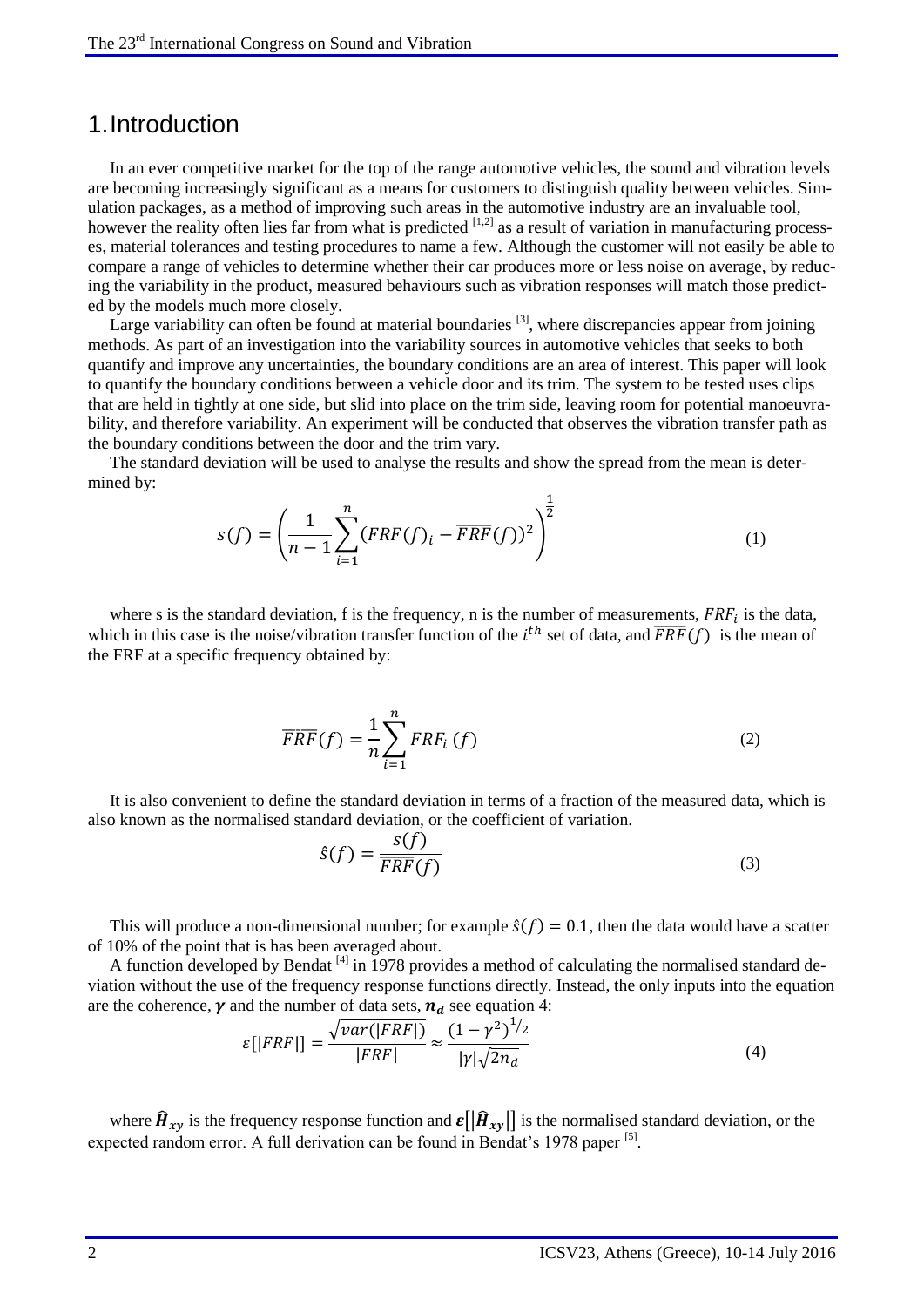## 2.Experimental Procedure

A single JLR XJ front passenger door is tested by suspending it from an A frame in order to get as close to free-free conditions as possible. Both a shaker and an impact hammer are tested to determine the most appropriate source of excitation. The set up for the shaker can be seen in Figures 2.1-2.2 whereby the stinger was attached by means of a glued screw. Large efforts were taken to ensure that the stinger was aligned at right angles to the excited surface to ensure maximum energy enters the test subject. The use of a tripod with fixed dimensions ensured that the height and angle remained the same for each clip combination.

A force transducer was used at the point of excitation, which alongside accelerometers placed at various locations as shown in Figure 2.1, was able to produce data to determine the frequency response functions (FRF). The three accelerometers were placed firstly at the force transducer point to produce point mobility results, the two remaining were placed on the outer door and inner panel. The positioning of the accelerometers was not changed throughout the testing.



Figure 2.1: The door set up suspended from an A frame. A shaker was used as the vibration source and is connected to the door panel by a glued bolt. The accelerometer positioning is denoted by the green arrows.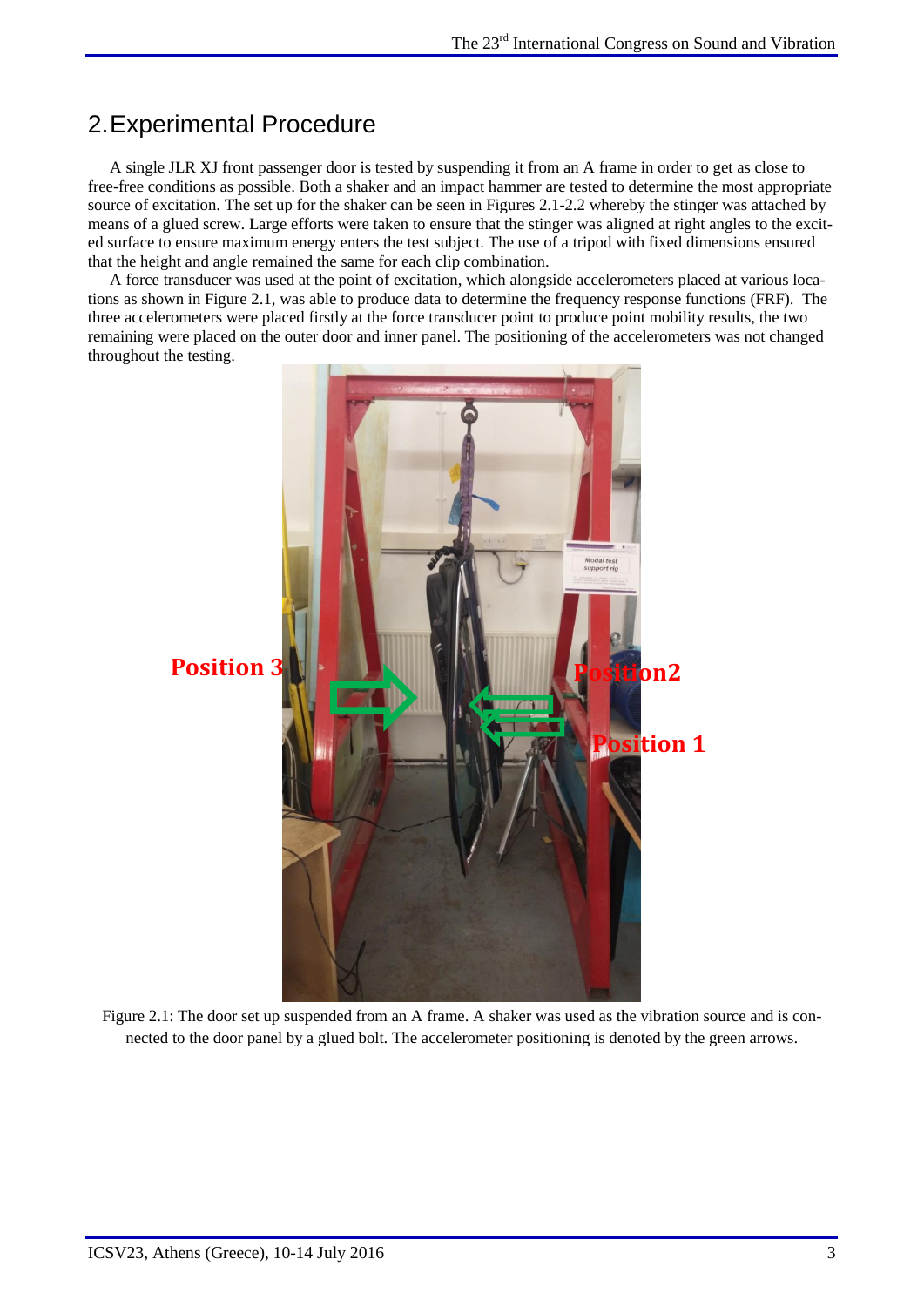

Figure 2.2: Connection method using the stinger and screw. The screw has been fixed onto the vehicle surface using superglue.

Testing was taken using both an impact hammer and the shaker set up to determine the most appropriate method. No other variables were taken, and 10 repeat readings for each excitation source were recorded.

To investigate the extent of the variability due to different clip combinations, the door was tested with individually removed clips which were replaced and the door was then tested again after the next clip had been removed. At any one time, only one clip would be vacant and repeat results for each clip were also recorded for up to 10 times to observe the measurement variability in comparison to the variability due to the clip permutations.

Prior to testing the clip permutations, measurements were undertaken to determine how disassembling and reassembling the door would contribute to the overall variability. The inner panel of the vehicle door was held to the outer panel by four screws, each of which creates a potential variability when tightening the screws. Further variability could be sourced through wear and tear in the threads and other areas as the door is removed and replaced repeatedly. The testing consisted of taking repeated measurements after removing and replacing the inner door panel several times.



Figure 2.3: An example of the clips in place with one removed.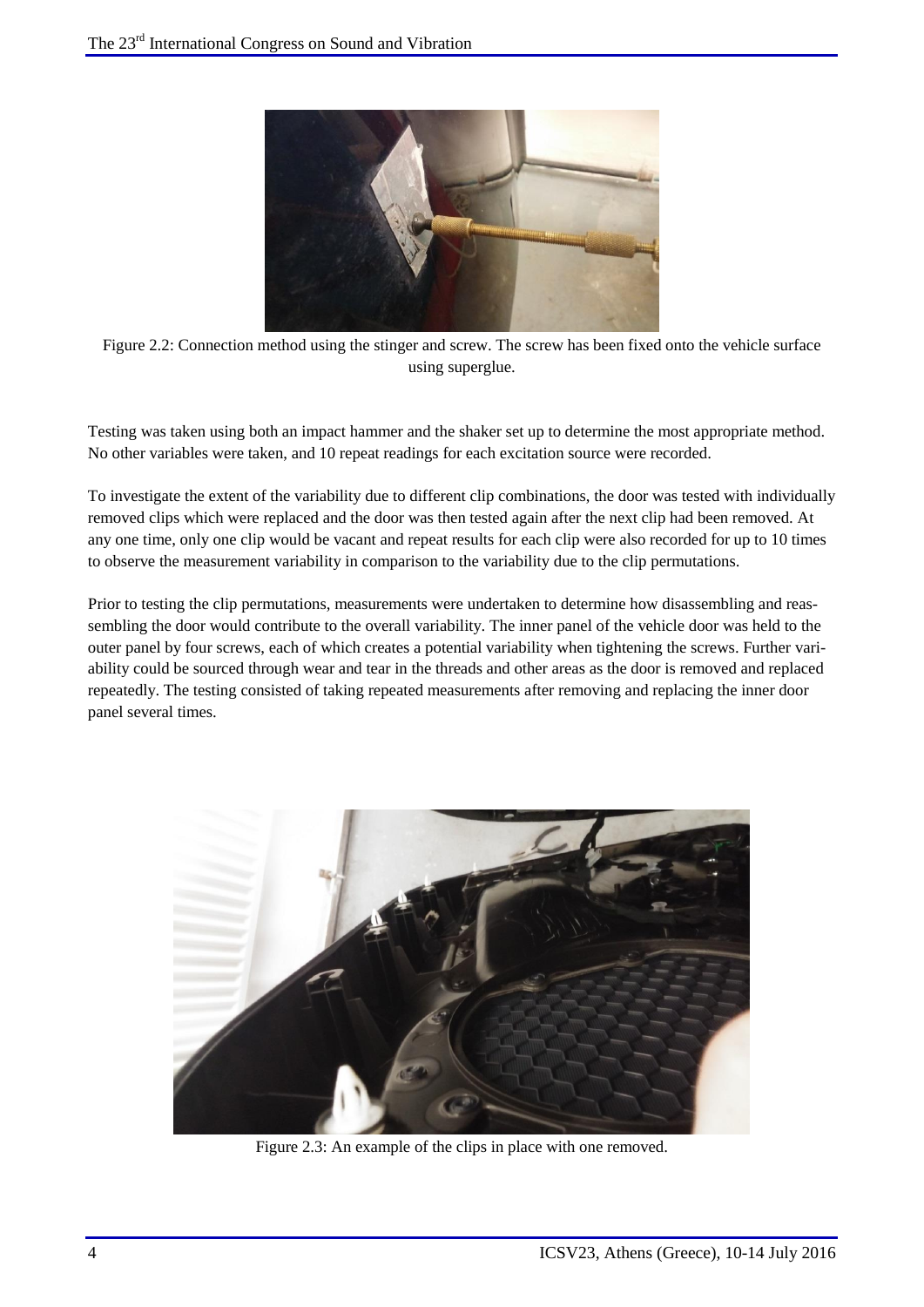

Figure 2.4: The positioning of the clips and their labels are given and one clip is removed at a time, the door is reassembled, then the clip is replaced once the measurements have been taken.

## 3.Results and Discussion



Figure 3.1: Showing the mobility for all 11 combinations of the clips. The graphs show the ratios between the excitation points and the response point on the inner door in order to see the transfer path of the vibrations through the whole door.

The results as shown in Fig. 3.1 are of the point mobility for the permutations of all 11 clips which have been measured over the transfer path travelling from the force transducer (at the excitation point) to position 3 in Fig. 2.1. The normalised standard deviation, seen in Fig. 3.2 over a frequency range of 100-600Hz was found to be on average approximately 0.1. The variability was therefore on average around 10% when all clips were tested. By removing a clip entirely, the remaining area is left to vibrate freely. This may in some cases be a worst case scenario, however this may not be the case when compared to a clip that produces severe rattle which may be why that variability is not as great as one might expect. The removal of a clip will cause more movement in the door panels however vibrations that would have previously been transmitted now have fewer paths with which to be transmitted.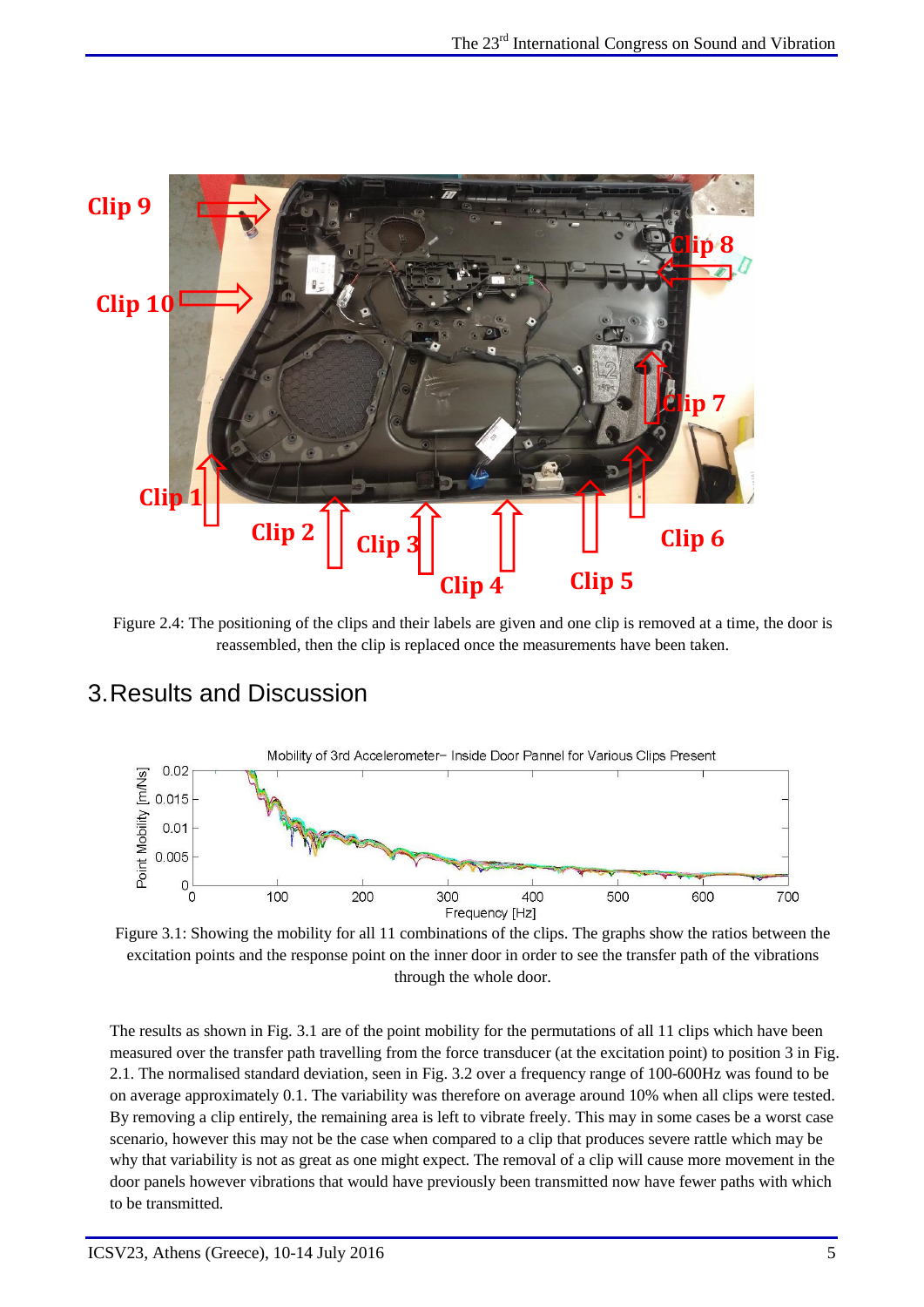

Figure 3.2: The normalised standard deviation of the mobility for all permutations of the clips.

It is important to be able to determine how much of the variability was due to only the variation of the clips rather than any that may be contributed as a result of variations in removing and replacing of the door panel for example. After conducting a set of measurements where only the inner trim was moved as seen in Fig. 3.3, the averaged normalised standard deviation, taken over a 100-600Hz range was found to be 0.05. When compared to testing in which nothing is changed, an increase of up to ten times the variability is noticed.



Figure 3.3: The mobility calculated for measurements taken after the inner door panel has been removed and replaced a number of times. The normalised standard deviation was found to be 0.05 after averaging over the 100-600 Hz frequency range.

#### *3.1 Coherence:*

Using the coherence data is often a useful tool in determining the quality of a measurement as it examines the linearity a set of data. The normalised standard deviation is related to the coherence through Eqn.1, which when applied to the coherence data will give an estimate of the variability attributed to the measurement taking process. When compared with the directly recorded measurement variability, close comparisons can be observed between the two. Some sharp peaks in the measured normalised standard deviation when compared with that of the predicted data can be noticed. The peak appear to be present in the predicted data, however these are not as prominent. It can also be noticed that the measurement variability (red) generally has slightly higher values than that of the predicted data.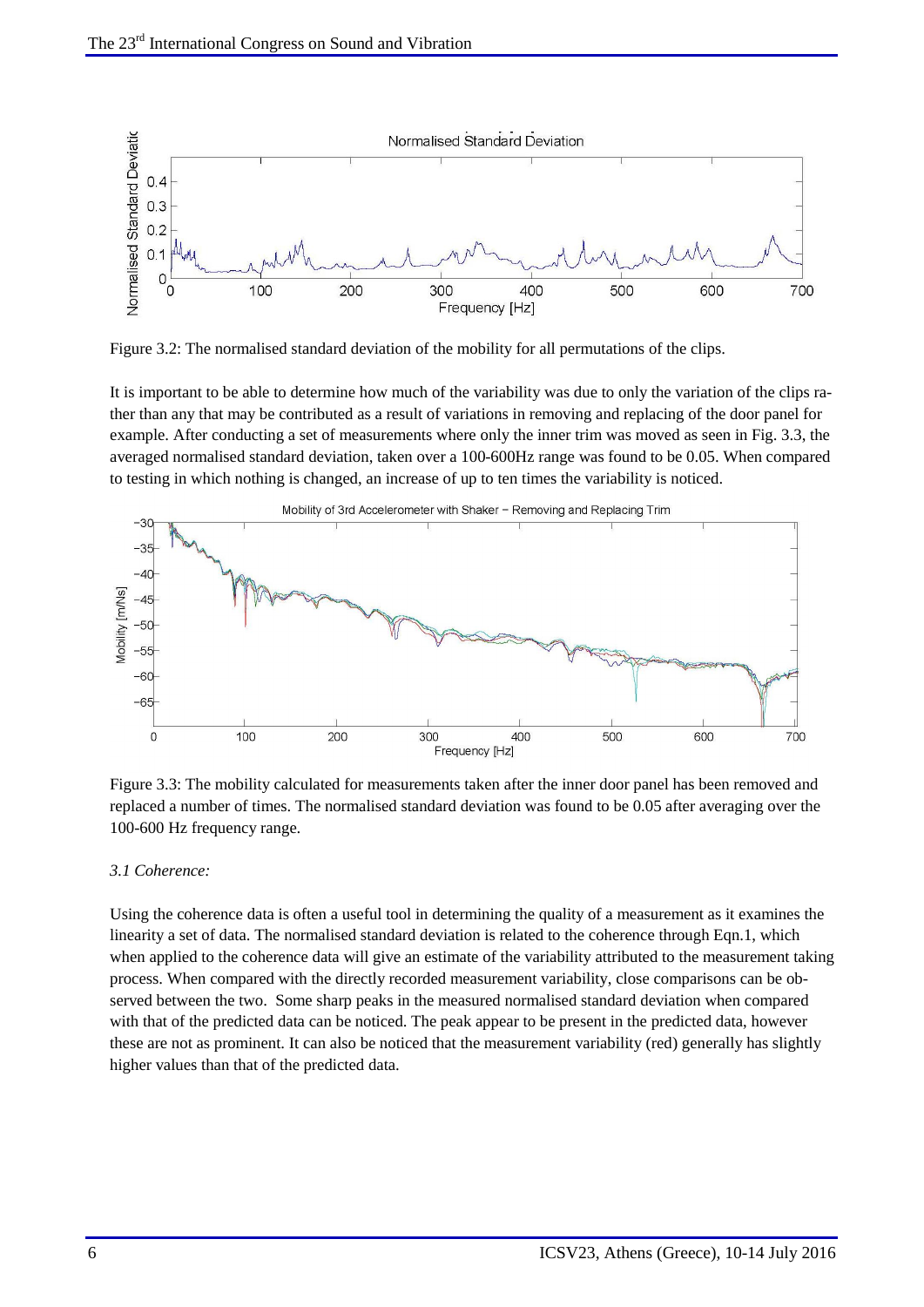Comparison of Normalised Standard Deviations



Figure 3.4: The normalised standard deviation for the combinations of each clip (blue), the predicted variability attributed to the measurements (green) and the measurement variability directly measured for comparison (red).

The function that has been applied does not include the uncertainty that results from the bias error, which although would not account for the spikes, would bring the average slightly up to match the directly measured data more closely. The spikes in the directly measured data are a result of a sharp drop in the amplitude. Due to noise, the ratio between the average and the change between measurements leads to a large normalised standard deviation.

#### **Conclusions**

A series of frequency response function measurements have been run on a JLR XJ door in order to quantify the vibrational variability caused by the changing boundary conditions between the door and its trim. The trim was held to the door by 11 clips, and by removing an individual clip each time, different permutations of the clips were investigated.

A variability of 10% was found by calculating the normalised standard deviation from the mobility. Further testing showed that the variability contributed as a result of removing and replacing the trim panel was as much as 5%, a significant increase from <1% when nothing was changed. This is attributed to the likelihood of the different torques that the screws would likely be put under each time the panel was reassembled.

Comparisons of the measurement variability were taken and compared with predicted values that were calculated using the coherence data from the main clip variability testing procedure. The predicted and directly measured variability results were shown to have only minor deviations between one another which would largely be resolved with the inclusion of the bias error when calculating the predicted data.

## Acknowledgements

*This work was supported by Jaguar Land Rover and the UK-EPSRC grant EP/K014102/1 as part of the jointly funded Programme for Simulation Innovation*